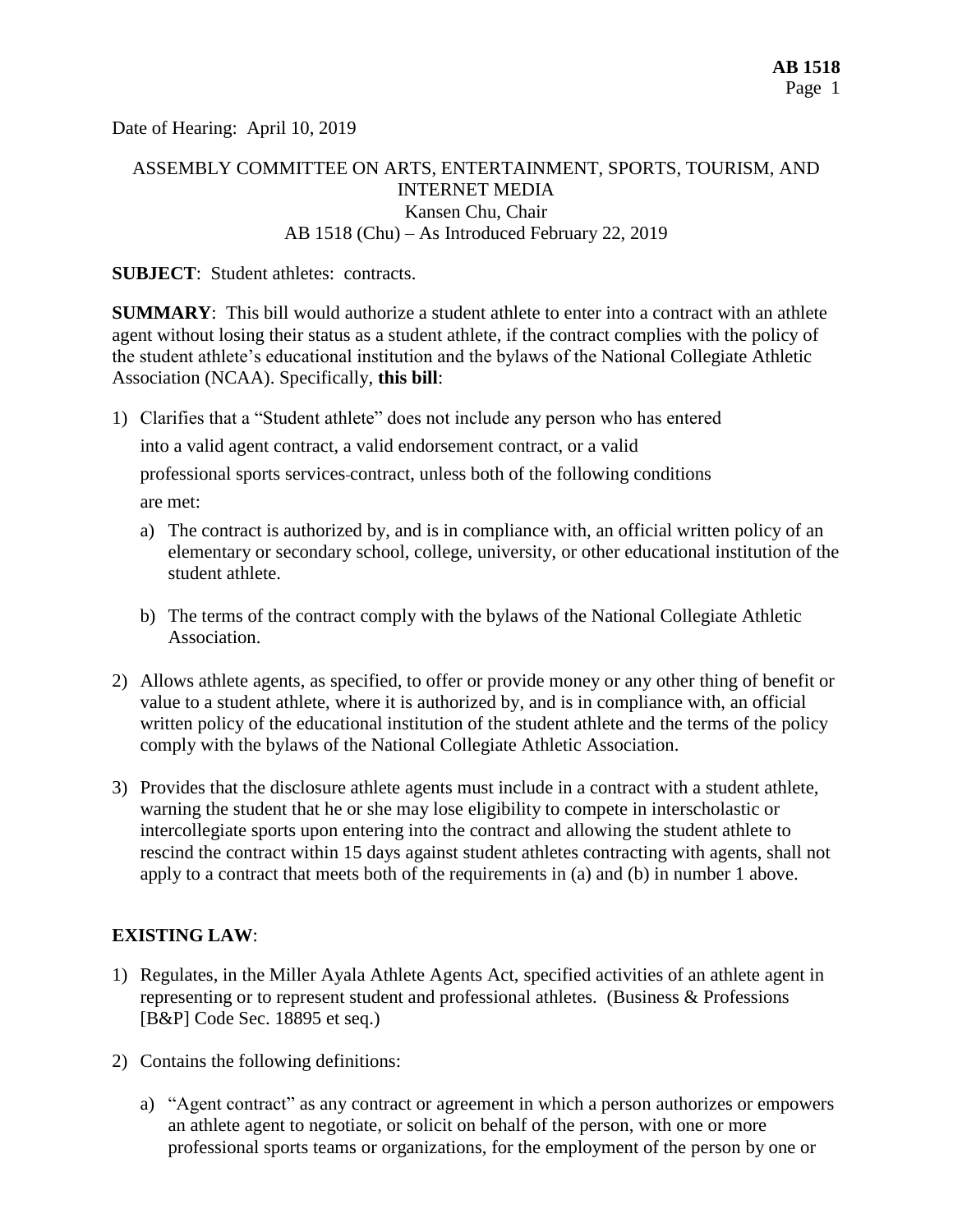more professional sports teams or organizations, or to negotiate or solicit on behalf of the person for the employment of the person as a professional athlete. (B&P Code §18895.2.)

b) "Athlete agent" as any person who, directly or indirectly, recruits or solicits an athlete to enter into any specified type of contract, or for compensation procures, offers, promises, attempts, or negotiates to obtain employment for any person with a professional sports team or organization or as a professional athlete. (B&P Code §18895.2.)

Includes a talent agency as an "athlete agent" if they engage in the activities of an athlete agent as defined. (B&P Code §18895.2.)

- 3) Specifies particular types of contracts entered into by athlete agents on their own behalf or with others, and when persons may be considered as participating in negotiations to enter into a contract. (B&P Code §18895.2.)
- 4) Requires an athlete agent to file with the Secretary of State specified information about his or her background, criminal and disciplinary record, training and experience, and to advise an athlete of the availability of this information. (B&P Code §18896.)
- 5) Further requires an athlete agent to establish a trust fund and deposit into it all funds received on behalf of the athlete and, if providing financial services to the athlete, to disclose potential conflicts of interest, as specified and to provide security for claims against them in the amount of \$100,000. (B&P Code §§18897.2. and 18897.87)
- 6) Imposes additional requirements pertaining to an athlete agent's transactions with a student athlete, specifying the circumstances under which an athlete agent may contact a student athlete, or his or her family. (B&P Code §18897.63.)
- 7) Requires the athlete agent to include a disclosure in a contract with a student athlete, warning the student that he or she may lose eligibility to compete in interscholastic or intercollegiate sports upon entering into the contract and allowing the student athlete to rescind the contract within 15 days. (B&P Code §18897.73.)
- 8) Provides for civil action to recover damages resulting from a violation and makes void any contract that fails to comply with its requirements. (Bus. & Prof. Code §18897.8.)
- 9) Declares that the violation of any provisions of the Act is a misdemeanor offense. (B&P Code § 18897.93.)

**FISCAL EFFECT**: This measure has been keyed non-fiscal by the Legislative Counsel.

## **COMMENTS**:

1) *Author's statement of need for legislation: NCAA rule change necessitates code conformity.*  According to the author, "In men's basketball, a change was needed to permit a prospective student-athlete identified as an elite senior by USA Basketball and an enrolled student-athlete or two-year college prospective student-athlete who has requested an evaluation from the NBA Undergraduate Advisory Committee to enter into an agreement and receive benefits from an NCAA-certified agent, as specified. Elite high school prospective student-athletes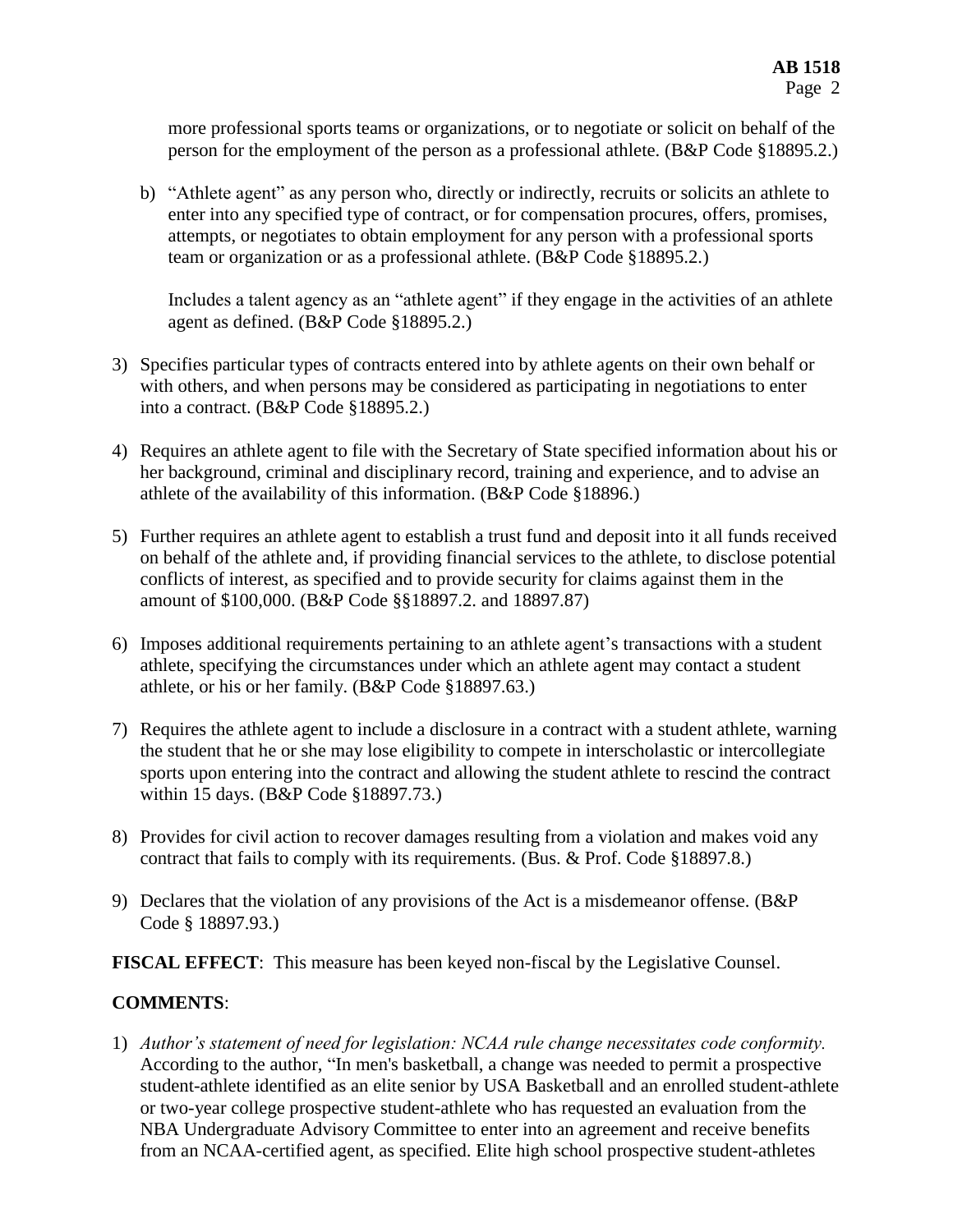and college student-athletes need earlier professional advice to determine whether it is in their best interests to declare for the NBA draft or whether college basketball offers a superior pathway.

"Although the old NCAA rules allowed the retention of lawyers and advisors to provide professional advice at market value, such individuals were not permitted to engage in representational activities without jeopardizing the athlete's eligibility. High school and college athletes and their families are eager for knowledge about their professional options and the evidence suggests they will find that information one way or another. Unfortunately, such athletes and their families also often misunderstand the athlete's true professional potential. Many stakeholders voiced their belief to the Commission on College Basketball that agents are already interacting with elite high school prospective student-athletes and collegiate student-athletes, often in violation of NCAA and institutional rules. They argued that a prospective student-athlete or current student-athlete who is a legitimate candidate to participate as a professional player should have the opportunity to meet with and be represented by an NCAA-certified agent without losing eligibility.

"An NCAA certification process for agents, with established standards of behavior and strict consequences for violations of such standards, will ensure that the potential professionals have access to important and necessary information in a more transparent environment. Finally, the rule change, as it relates to elite senior high school prospective student-athletes, is only necessary and applicable if the NBA and National Basketball Players Association agree, as part of the collective bargaining process, to permit 18-year-olds to be eligible for the NBA draft.

"We need AB 1518 to change California law to allow these NCAA rule changes to come into effect because the Miller-Ayala Act currently prohibits contact between agents and athletes and their families based on the prior NCAA Rules."

#### *2) Background*

a) *Miller Ayala Athlete Agents Act.* In 1996, in response to reports of a sports agent paying college students in exchange for representation, the Senate Business and Professions Committee Subcommittee on Sports held a hearing wherein they heard testimony from university officials and coaches, interscholastic sports governing bodies, attorneys, and former college athletes on the topic of athlete agents. All of these witnesses spoke of a growing pattern of various abusive practices on the part of athlete agents. All emphasized that such abusive practices have great harmful effects on the athletes and their families and friends, their athletic programs, and their schools generally, including alumni and fans. All decried the lack of meaningful oversight of athlete agents, citing insufficient penalties in current law and apparent inattention and/or inability of any agency to take action against athlete agents.

That same year, the Miller-Ayala Athlete Agents Act [AB 1987 (Miller), Chapter 957, Statutes of 1996], was passed to enact a comprehensive set of provisions governing the conduct and practice of individuals who work as athlete agents. However, it did not include a registration program, but rather required filing of information regarding the background and business practices of the athlete agent with the Secretary of State's Office.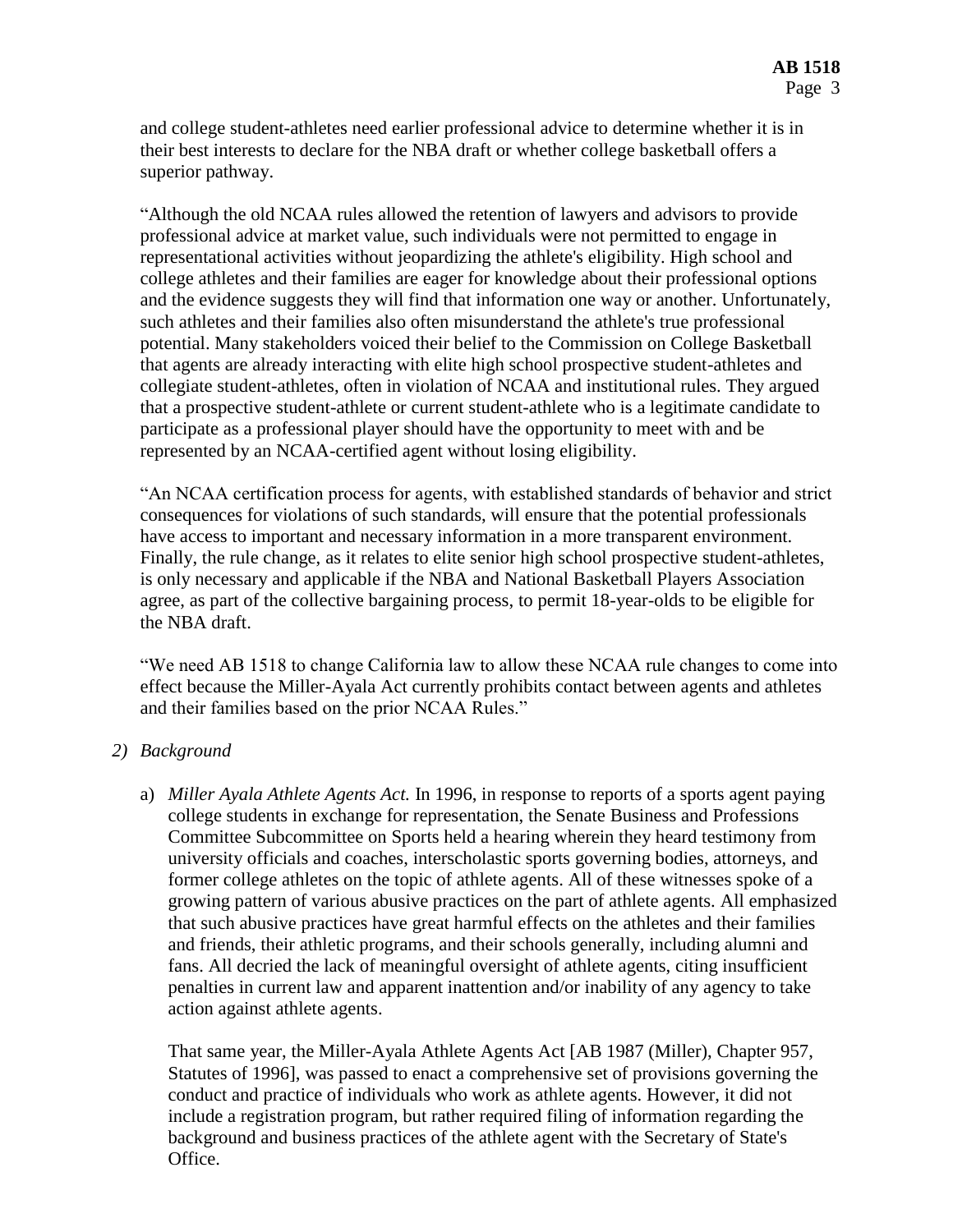According to the Secretary of State Special Filing Unit, 920 athlete agents or athlete agent companies have active registration on file with their office. It is unknown whether any action has been taken against athlete agents pursuant to this Act.

*b) Recent NCAA Rule changes: Men's basketball "elite prospects" can now use agents.* According to information supplied by the author, "In a landmark declaration, the NCAA announced that, among other rule changes, (1) college basketball players can hire an agent so long as the player requests an evaluation from the NBA Undergraduate Advisory Committee (which consists of NBA team executives who provide candid advice to college players on their draft prospects); (2) assuming the NBA and National Basketball Players' Association (NBPA) consent to the following arrangement, high school basketball players who have been identified as an "elite senior prospect" by USA basketball can also be represented by an agent beginning July 1 before their senior year in high school; and (3) agents must be certified by the NCAA in order to work with high school and college athletes (however, until Aug. 1, 2020, NEPA-certified Agents will be automatically considered NCAA certified and family members or those who act solely on behalf of a pro team aren't required to be certified at all).

"College hockey and college baseball players already enjoy this form of advice. Under relevant NHL, MLB and NCAA rules, pro teams can draft players who then matriculate to college, or who stay in college, and play D-I sports. During that time, these players can consult with an "advisor" on the appropriate moment to negotiate with a pro team on leaving college. A basketball agent should be able to offer industry relevant insights to college basketball players in the same way hockey and baseball advisors do so for the players they counsel.

"The NCAA's new policy does not change any rules related to use of players' commercial identities. Therefore, NCAA agents will remain barred from negotiating any intellectual property rights on behalf of their college clients who intend to remain NCAA-eligible. (Sports Illustrated, *What's Really to Come From the NCAA's Student-Athlete Agent Announcement?* (August, 2018) [https://www.si.com/college-basketball/2018/08/08/ncaa](https://www.si.com/college-basketball/2018/08/08/ncaa-agents-student-athlete-one-and-done-nba-draft)[agents-student-athlete-one-and-done-nba-draft\)](https://www.si.com/college-basketball/2018/08/08/ncaa-agents-student-athlete-one-and-done-nba-draft)

Committee note: Proposed legislation would address a number of these issues. SB 206 (Skinner), the Fair Pay to Play Act, is currently moving through the Senate. That measure would prohibit a California public postsecondary educational institution, athletic association, conference, or other group or organization with authority over intercollegiate athletics from preventing a student participating in intercollegiate athletics from earning compensation as a result of the use of the student's name, image, or likeness or obtaining legal representation relating to the student's participation in intercollegiate athletics. The bill would prohibit an athletic association, conference, or other group or organization with authority over intercollegiate athletics from preventing a California public postsecondary educational institution from providing a student participating in intercollegiate athletics with a stipend or other compensation. The bill would prohibit the revocation of a student's scholarship as a result of earning compensation or obtaining legal representation under these provisions.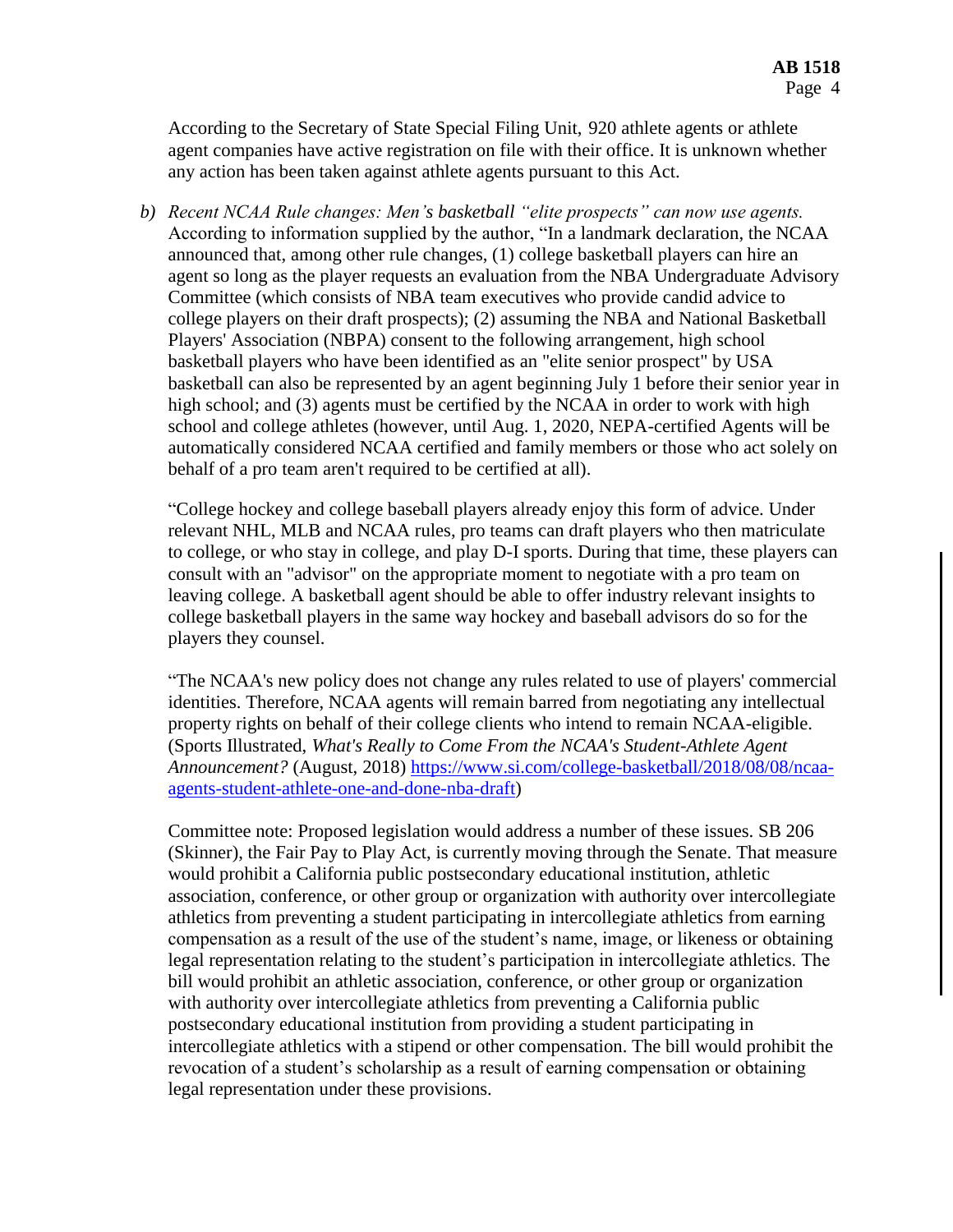3) *AB 1518 is drafted more broadly and applied more narrowly than the NCAA Rules, thereby avoiding the issues potentially facing the NCAA*. The language of AB 1518 only addresses the issue of whether student athletes may communicate with and engage the services of agents when that communication and agreement are "authorized by and in compliance with an official written policy of the (student athlete's school), and the terms comply with the bylaws of the NCAA." As such, it is silent on the underlying rule or rules the NCAA has or may adopt. According to the author, the measure was intentionally drafted to allow the Miller Ayala Act provisions to be in compliance if and when the NCAA expands the new rule to cover additional sports and athletes, without need to introduce new legislation. A second benefit of the drafting approach taken in AB 1518, is that it seems to avoid the potential pitfalls facing the NCAA with its new rule.

As critics have pointed out, the new NCAA rules may face challenges due to a number of issues, including; their very limited application. It is estimated that the number of college players who have a plausible chance of being drafted in any year is less than 100; the limitation of the policy to male basketball players, given the existence of the WNBA; football players aren't allowed "advisors" like their classmates on the hockey and baseball teams, and they won't be eligible for agents like the star players on themen's basketball team; antitrust and equal protection actions brought by players denied access to the benefit of agents who could argue that the NCAA and its membership (which consists of colleges, conferences that are competing businesses) have joined hands in an unlawful conspiracy to segregate the labor market in anti-competitive ways, eg.; players accorded accessto agents could enjoy superior chances for the pros while the rest of the player pool could be set further back in their professional pursuits, and; finally, female athletes could bring separate kinds of legal claims: equal protection and Title IX.While theU.S. SupremeCourtruledin*NCAAv.Tarkanian* thattheNCAA is not a "state actor" (meaning the NCAA is not a public entity that must adhere to constitutional protections), public universities with women's basketball programs are state actors. (See, *What's Really to Come From the NCAA's Student-Athlete Agent Announcement?* Infra.)

- 4) *Double-referral.* Should this bill pass out of this committee, it will be re-referred to the Assembly Committee on Higher Education.
- *5) Prior and related legislation.*
	- a) SB 206 (Skinner), of 2019, discussed above. Status: Pending before the Senate Education Committee.
	- b) SB 1098 (Corbett) of 2010, would have repealed the Miller Ayala Act and adopted Uniform Athlete Agents Act. Status: Vetoed.
	- c) SB 1652 (Sher) of 2002, would have repealed the Miller Ayala Act and adopted Uniform Athlete Agents Act. Status: Vetoed.
	- d) SB 694 (Sher) of 2001, would have repealed the Miller Ayala Act and adopted Uniform Athlete Agents Act. Status: Vetoed.
	- e) AB 1987 (Miller) Chapter 857, Statutes of 1996, established the Miller Ayala Athlete Agents Act.